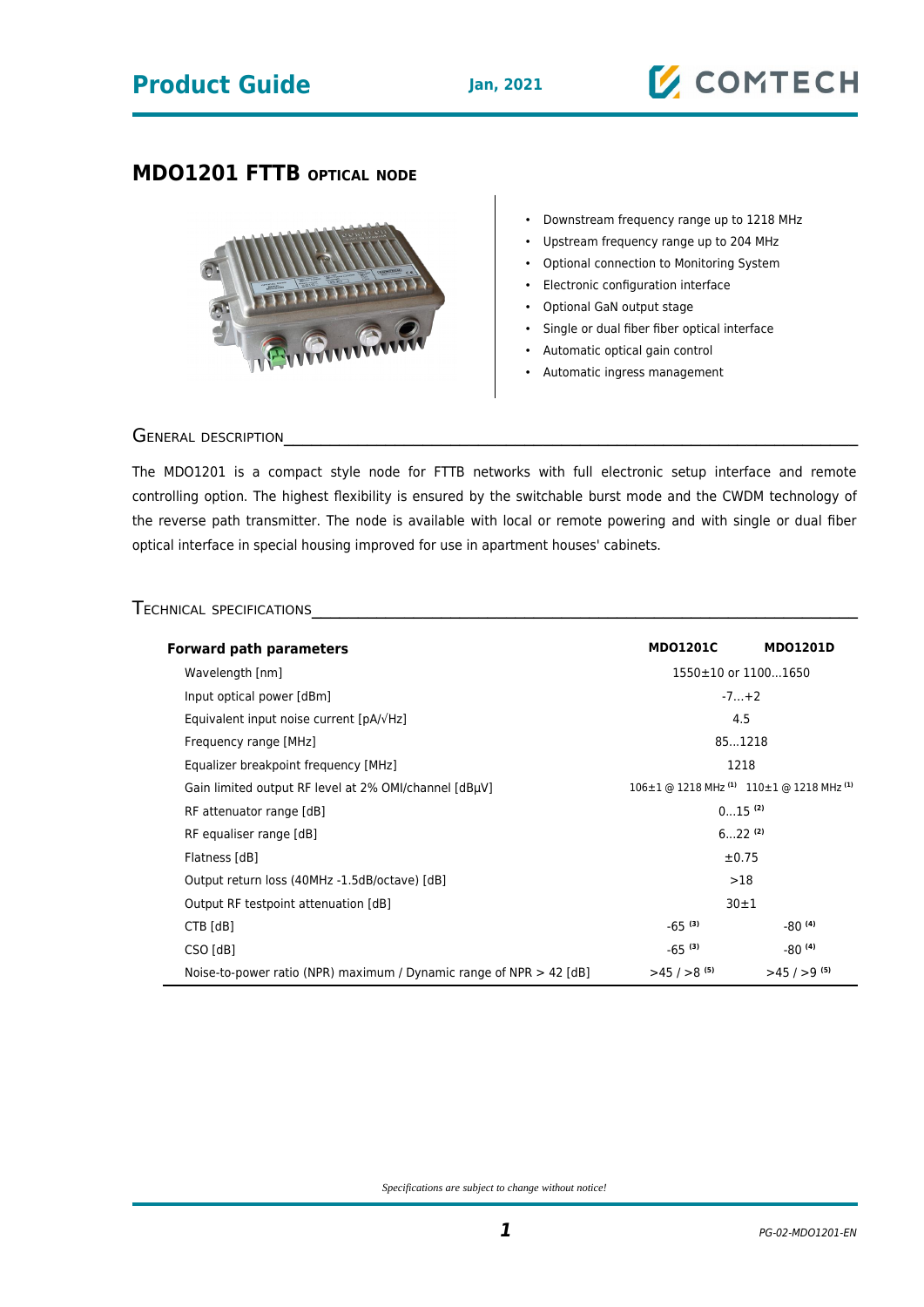

**Reverse path parameters**

| Working modes                                                       | <b>CW/BURST</b>                  |                             |
|---------------------------------------------------------------------|----------------------------------|-----------------------------|
| Output optical power [mW]                                           | 2(3 dBm)                         |                             |
| Wavelength [nm]                                                     | 12701610                         |                             |
| Spectral width [nm]                                                 | ${<}1$                           |                             |
| Relative intensity noise (RIN) [dB/Hz]                              | $< -145$                         |                             |
| Frequency range [MHz]                                               | 5204                             |                             |
| Diplex filter [MHz]                                                 | 65/85, 85/105, 204/258           |                             |
| RF input level (5% OMI/channel) [dBµV]                              | $75 \pm 1$                       |                             |
| RF attenuator range [dB]                                            | 015                              |                             |
| Flatness [dB]                                                       | ±0.5                             |                             |
| Input return loss (40MHz -1.5dB/octave) [dB]                        | >18                              |                             |
| Reverse path RF testpoint level [dBµV]                              | $60+1/-2$ <sup>(6)</sup>         |                             |
| Ingress control switch (RSW) states                                 | 0dB/-6dB/-50dB                   |                             |
| Noise-to-power ratio (NPR) maximum / Dynamic range of NPR > 36 [dB] | $45/9^{(7)}$                     |                             |
| <b>Communication parameters</b>                                     |                                  |                             |
| Communication protocol                                              | HMS, SMC, Comtech <sup>(8)</sup> |                             |
| Receiver frequency range [MHz]                                      | 119159 and 177301 <sup>(9)</sup> |                             |
| Transmitter frequency range [MHz]                                   | 1828                             |                             |
| <b>General parameters</b>                                           | <b>MD01201xL</b>                 | MD01201xR                   |
| <b>RF</b> connector                                                 | PG11 (5/8", F)                   |                             |
| Optical connector                                                   | SC/APC, EURO2000                 |                             |
| Power supply voltage [VAC]                                          | 230±20%                          | $\sqrt{3065}$ , $\Box$ 3590 |
| Maximum power consumption [W]                                       | 15                               |                             |
| Screening factor [dB]                                               | 80                               |                             |
| Degree of protection                                                | IP43                             |                             |
| Temperature range [°C]                                              | $-20+50$                         |                             |
| Dimensions [mm]                                                     | 202x146x80                       |                             |
| Weight [kg]                                                         | 1.7                              |                             |
|                                                                     |                                  |                             |

(1) Input optical level is -2 dBm

(2) Adjustable in 0.5 dB steps

(3) 46 dBmV at 1218 MHz, 7 dB tilt, 99 analog channels

(4) 60 dBmV at 1218 MHz, 22 dB extrapolated tilt, 79 analog channels + 111 digital channels (-6 dB offset)

(5) Measured with flat full spectrum load between 258 and 1218 MHz, 2% OMI/ch, received power -2 dBm

(6) Value measured at 10% OMI/ch

(7) Measured with flat full spectrum load between 5 and 204 MHz, received power -6 dBm

(8) The used protocol can be changed by the user on the site, if the transponder option is ordered

(9) Both frequency ranges are implemented in case of all devices with monitoring option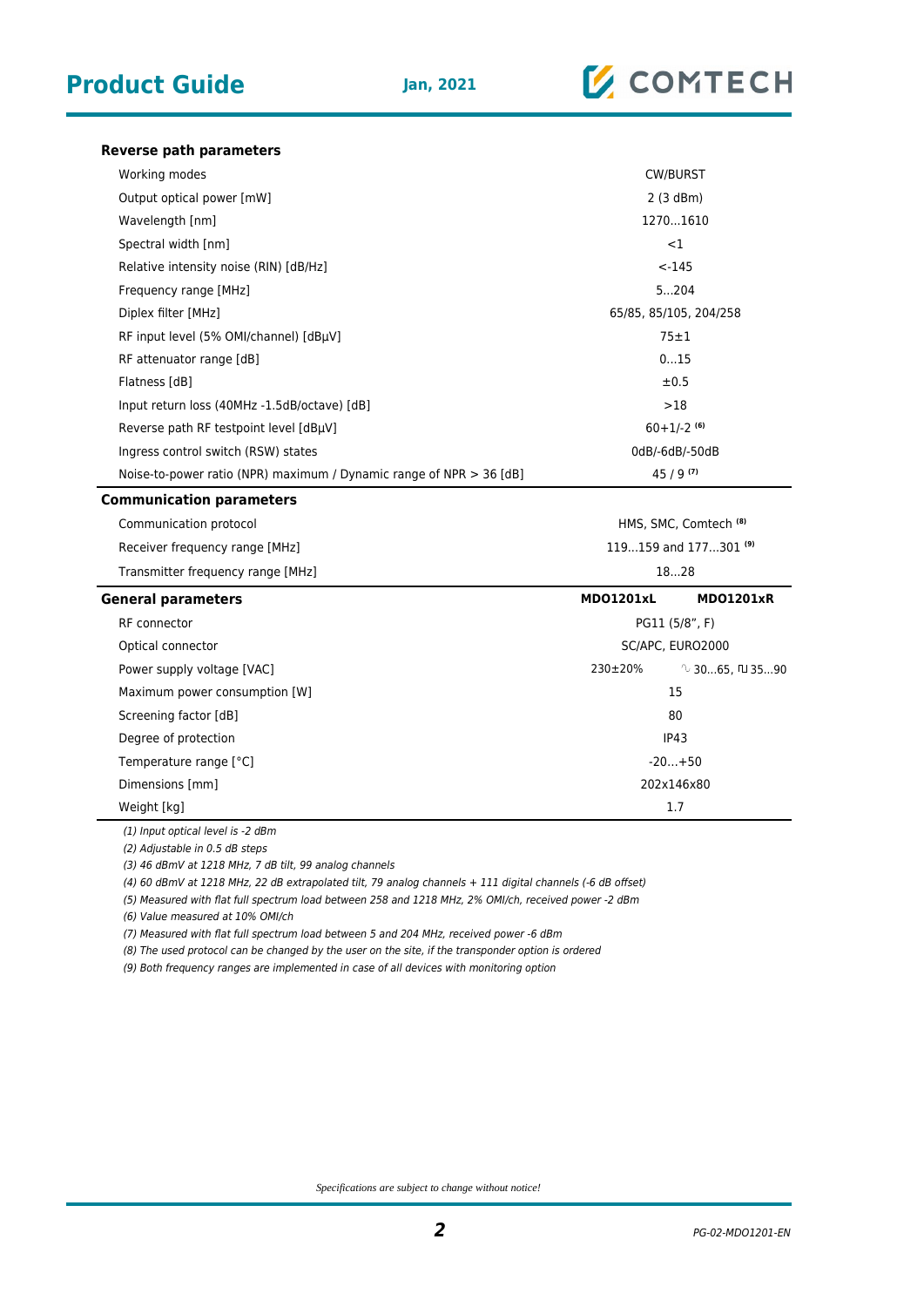# **Product Guide Jan, 2021**



BLOCK DIAGRAMS



*Specifications are subject to change without notice!*